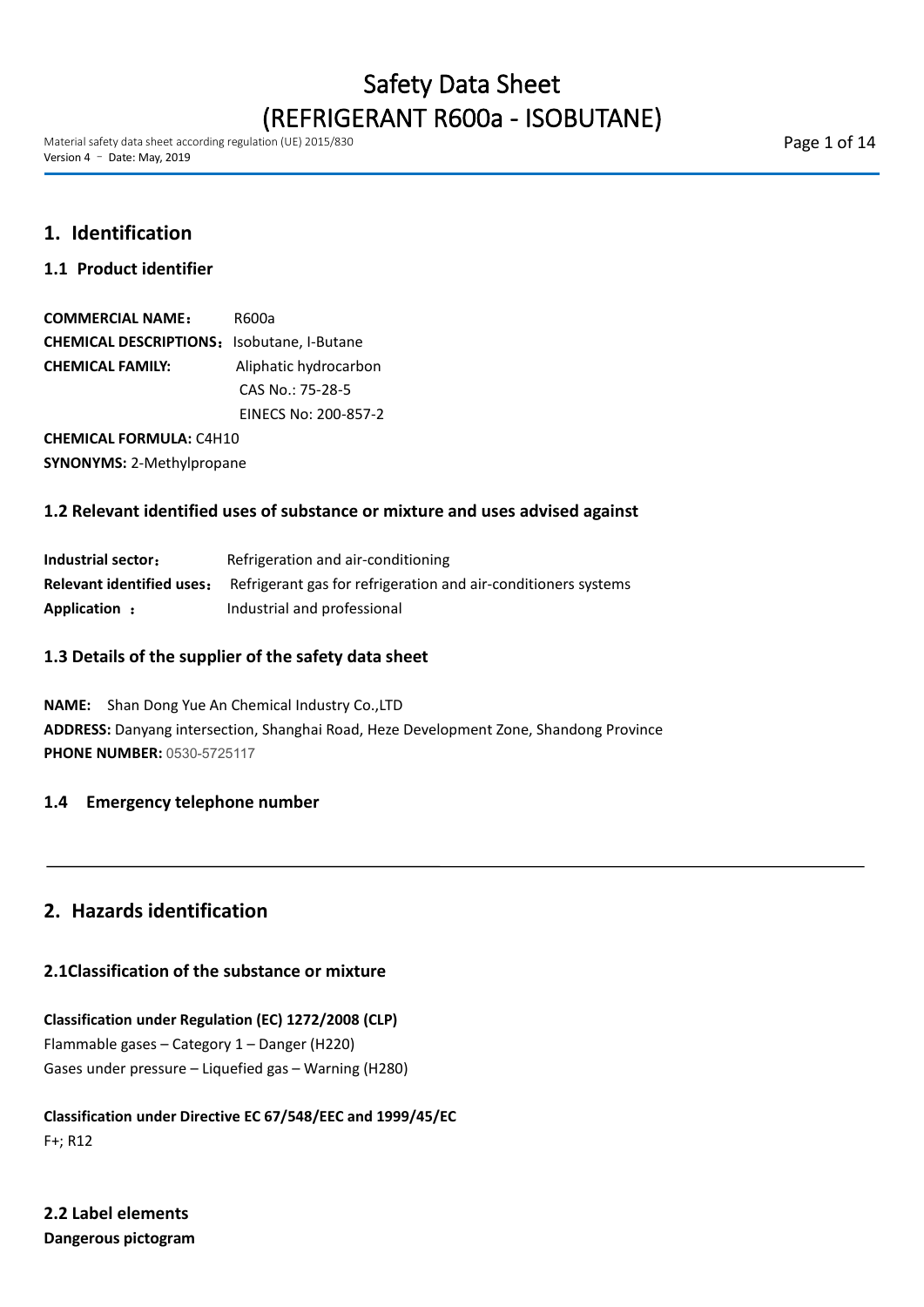

disorientation, in coordination, narcosis, or nausea or narcotic.

This product may displace oxygen if released in a confined space. Maintain oxygen levels above 19.5% at sea level to prevent asphyxiation. Effects of oxygen deficiency resulting from simple asphyxiate may include: rapid breathing, diminished mental alertness, impaired muscular coordination, faulty judgment, depression of all sensations, emotional instability, and fatigue. As asphyxiation progresses, nausea, vomiting, prostration, and loss of consciousness may result, eventually leading to convulsions, coma, and death.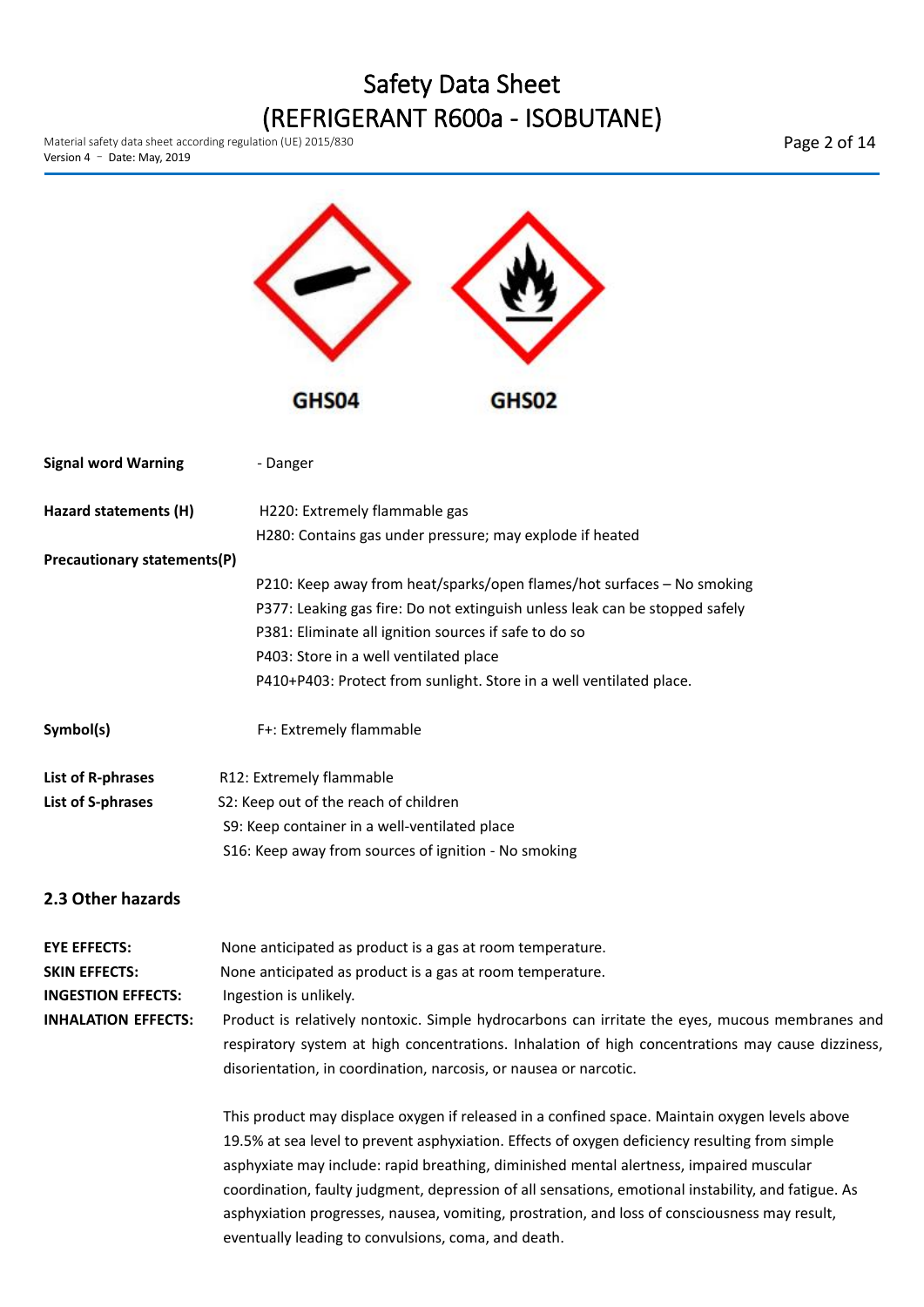Oxygen deficiency during pregnancy has produced development abnormalities in humans and experimental animals.

# **3.Composition/information on ingredients**

### **3.1 Substances**

| <b>INGREDINT NAME</b> | CONCENTRATION     | <b>CAS</b>    |                 | OSHA PEL -TWA | Classification Reg. (CE) |
|-----------------------|-------------------|---------------|-----------------|---------------|--------------------------|
|                       | <b>PERSENT BY</b> | <b>NUMBER</b> | <b>INECS No</b> |               | 1272/2008 (CLP) and      |
|                       | <b>WEIGHT</b>     |               |                 |               | Directive 67/548/EEC     |
| <b>Isobutane</b>      | ≥99.92%           | $75 - 28 - 5$ | 200-857-2       | Simple        | Flam. Gas 1, H220        |
|                       |                   |               |                 | Asphyxiant    | Press. Gas (Liq.), H280  |
|                       |                   |               |                 |               | $F+$ ; R12               |

Water CAS No: 7732-18-5 ≤ 0.08%

For more information, see sections 8, 11, 12 and 16.

# **4.First aid measures**



**General information:** If the person is unconscious, place it in the recovery position and get immediately medical attention. Do not give anything to an unconscious person. If breathing is irregular, give oxygen. If breathing stopped, administer artificial respiration. If symptoms persist, call a physician. Note to physician: Do not give adrenaline-ephedrine or similar drugs group.

**Note to physician**: Do not give adrenaline-ephedrine or similar drugs group.

## **4.1Description of first aid measures**

#### **Eye contact**

Never introduce oil or ointment into the eyes without medical advice!Eye contact Remove contact lenses, if present.Rinse immediately with plenty of water, also under the eyelids, for at least 15 minutes. If symptoms persist, call a physician or refer the victim to ophthalmologist for further treatment and follow-up.

### **SKIN**

In case of contact with skin, warm immediately with plenty of water. Remove contaminated clothing and flush affected area with cold water and soap. If irritation or blistering occurs, call a physician.

#### **Ingestion**

Remove patience from exposure to fresh air. Administer oxygen if necessary. Obtain immediate medical attention.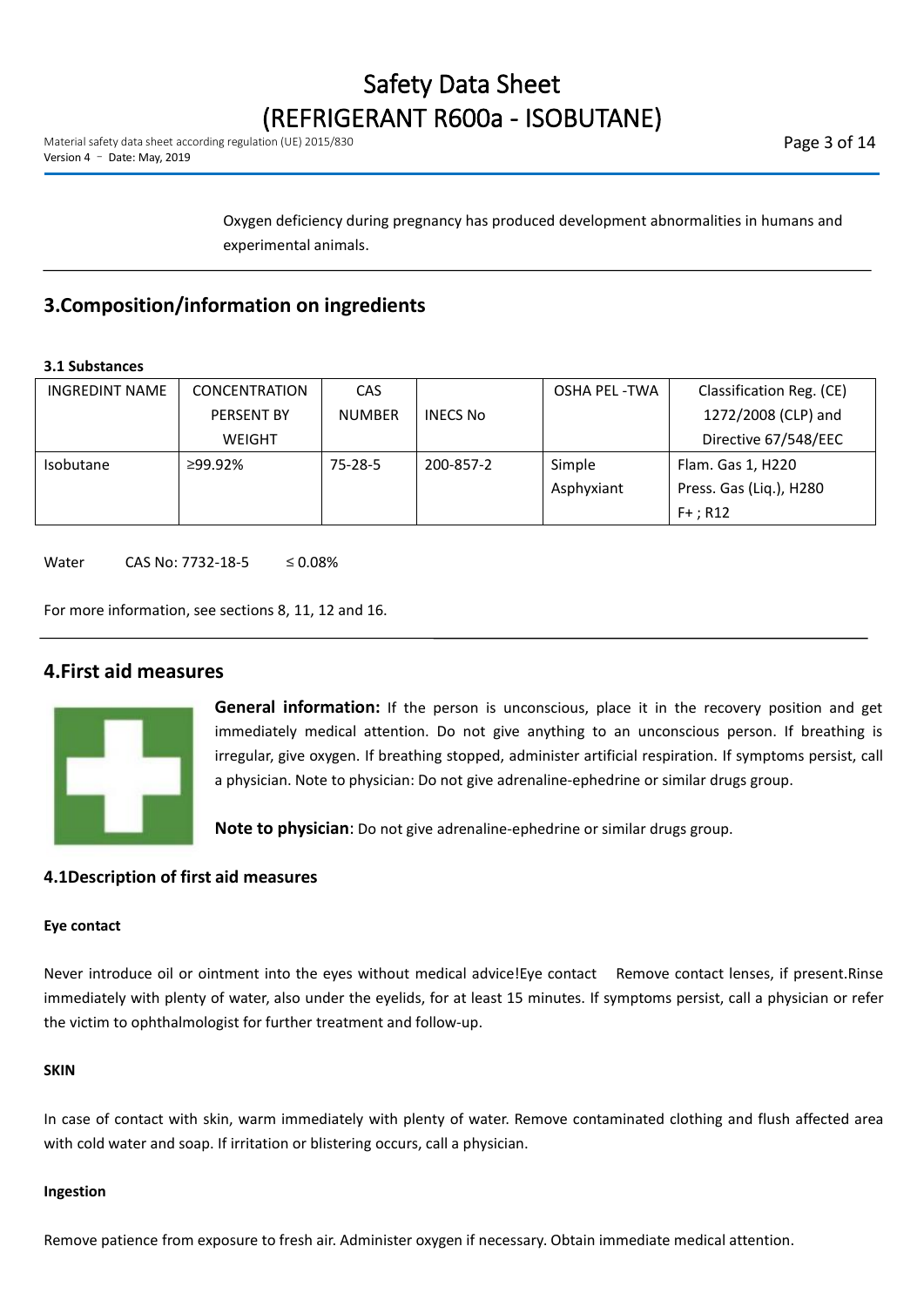#### **Inhalation**

Remove patience from exposure to fresh air. Administer oxygen if necessary. Obtain immediate medical attention.

### **4.2. Most important symptoms and effects, both acute and delayed**

In high concentrations may cause asphyxiation. Symptoms may include loss of mobility/consciousness. Victim may not be aware of asphyxiation. In low concentrations may cause narcotic effects. Symptoms may include dizziness, headache, nausea and loss of coordination.

# **5.Firefighting measures**

### **5.1 Extinguishing media**

| Suitable extinguishing media    | Dry powder, water spray, alcohol-resistant foam and CO2. |
|---------------------------------|----------------------------------------------------------|
| No suitable extinguishing media | High water jet.                                          |

### **5.2 Special hazards arising from the substance or mixture**

### **FLAMMABLE PROPERTIES**

FLASH POINT: -117℉ (-83℃) Closed Cup AUTOIGNITION: -778℉ (420℃) LOWER EXPLOSIVE LIMIT (%): 1.8 UPPER EXPLOSIVE LIMIT (%): 8.4

| <b>Specific hazards</b>     | Contents under pressure.                                                                        |
|-----------------------------|-------------------------------------------------------------------------------------------------|
|                             | On heating: heating will cause a rise in pressure with a risk of bursting.                      |
|                             | Toxic and corrosive vapours are released.                                                       |
|                             | Cool down the containers exposed to heat with a water spray.                                    |
|                             | Vapours are heavier than air and can cause rapid suffocation by reducing oxygen available for   |
|                             | breathing.                                                                                      |
| <b>Hazardous combustion</b> | In case of fire, decomposition products may include the following materials: carbon dioxide and |
|                             | monoxide.                                                                                       |

### **5.3 Advice for firefighters**

| <b>Specific methods</b> | Coordinate fire measure to the surrounding fire.                          |
|-------------------------|---------------------------------------------------------------------------|
|                         | Exposure to flames and heat can cause the container to rupture.           |
|                         | From protected position, cool endangered containers with water spray jet. |
|                         | Do not discharge contaminated water into drains.                          |
|                         | If possible, stop flow of the product.                                    |
|                         | Use water spray to cool exposed containers.                               |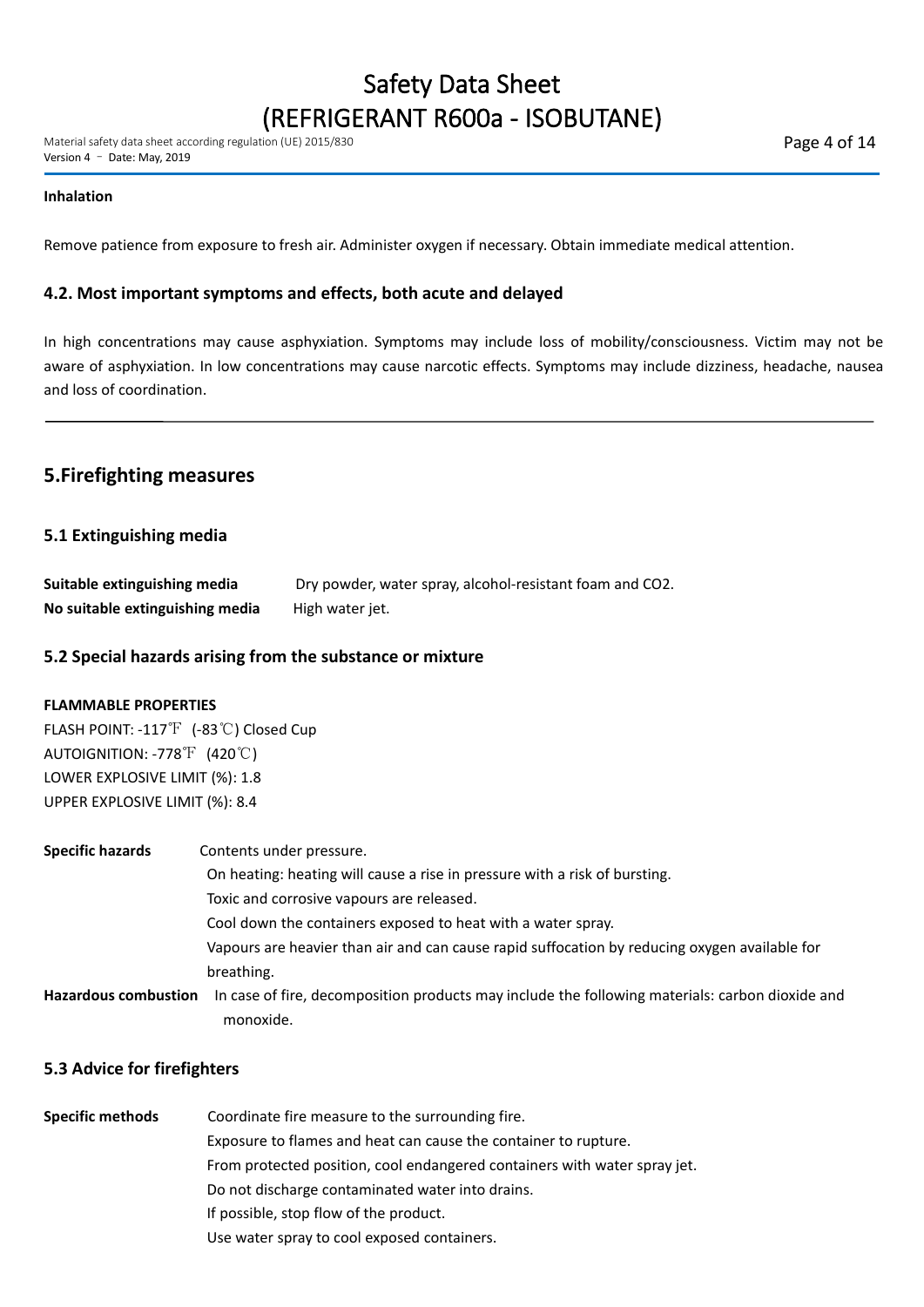|                             | If possible, use water spray to knock down the fumes.                                                   |  |
|-----------------------------|---------------------------------------------------------------------------------------------------------|--|
|                             | Explosive re-ignition may occur, turn off all the other fire.                                           |  |
|                             | Move containers from fire area if this can be done without risk.                                        |  |
|                             | If fire is extinguished and flow of gas is continues, increase ventilation to prevent a build up of a   |  |
|                             | flammable / explosive atmosphere.                                                                       |  |
| <b>Protective equipment</b> | Firefighters must use standard protective equipment including SCBA.                                     |  |
|                             | Avoid contact with eyes and skin. Don't breath the fumes.                                               |  |
| <b>Other information</b>    |                                                                                                         |  |
|                             | Use extinguishing measures that are appropriate to local circumstances and the surrounding environment. |  |
|                             | Be cautious of Boiling Liquid Evaporating Vapor Explosion, BLEVE, if flame is impinging on surrounding  |  |
|                             | containers.                                                                                             |  |
|                             | Direct a 500 GPM water stream onto containers above the liquid level with remote monitors.              |  |
|                             | Limit the number of personnel in proximity to the fire.                                                 |  |
|                             | Evacuate surrounding area to at least 3000 feet in all directions.                                      |  |
|                             | For more information, see section 10.                                                                   |  |
|                             |                                                                                                         |  |

# **6. Accidental release measure**

### **6.1 Personal precautions, protective equipment and emergency procedures**

Immediately contact emergency personnel.

Immediately evacuate personnel to safe areas. Unprotected persons must be kept away.

Wear personal protective equipment refer to section 8 "Exposure controls/personal protection".

Remove all sources of ignition.

Avoid contact with skin (possible frostbite).

Ventilate the area/local. In case of insufficient ventilation, wear self-contained breathing apparatus.

If leak is in container or container valve, contact the appropriate emergency telephone number listed in Section 1 or call Advanced Gas Tech. or CHEMTREC.

## **6.2 Environmental precautions**

Do not allow product to spread into the environment. Avoid spillage and prevent possible losses.

## **6.3 Methods and material for containment and cleaning up**

Ventilate / aerate the area or local. 6.4 Reference to other sections For more information, see section 8 and 13.

### **6.4 Reference to other sections**

For more information, see section 8 and 13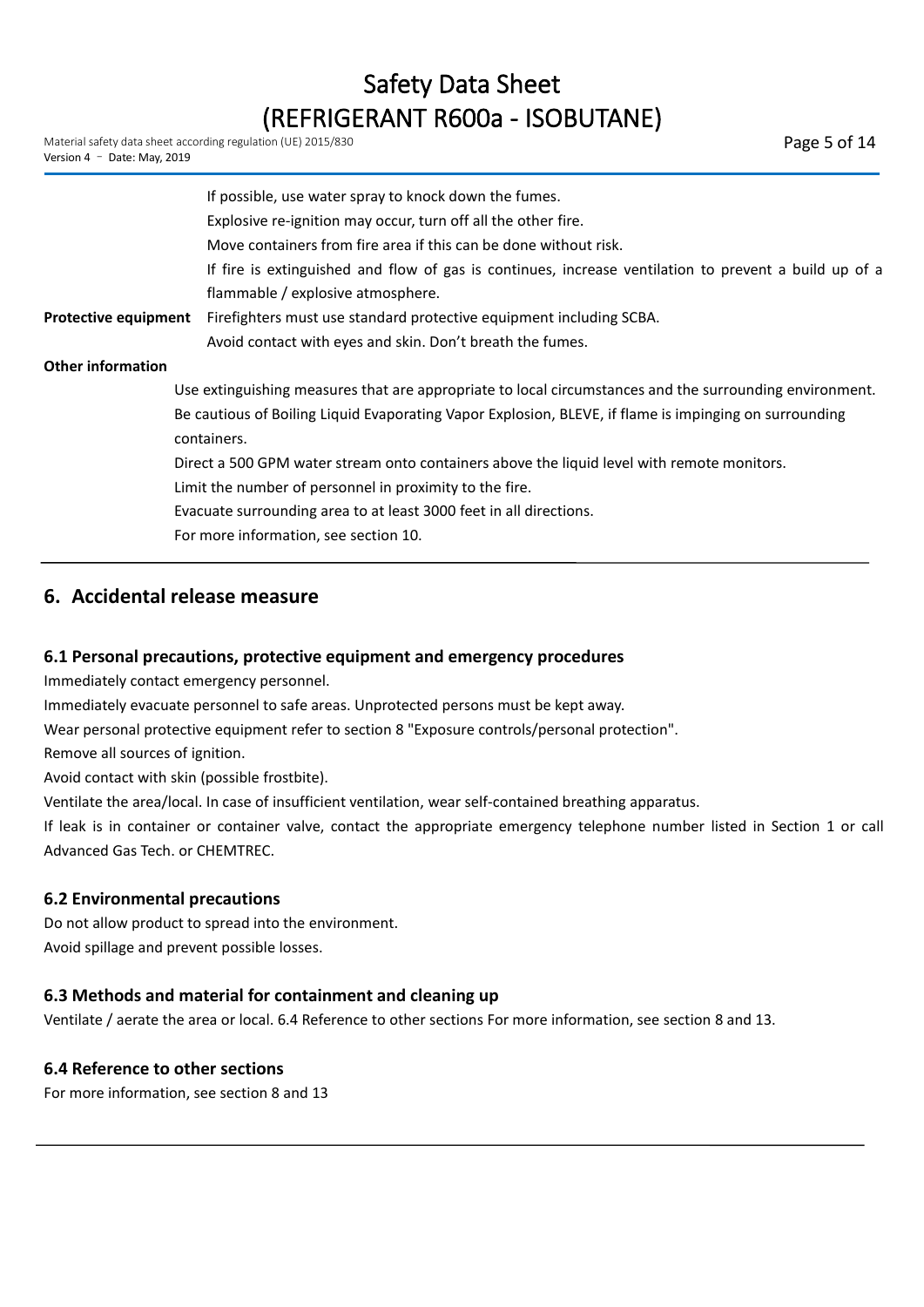Material safety data sheet according regulation (UE) 2015/830 Version 4 – Date: May, 2019

# **7. Handling and storage**

### **7.1 Precautions for safe handling**

| <b>Technical measures</b> | Use only properly specified equipment that is suitable for this product, its supply pressure and<br>temperature. |
|---------------------------|------------------------------------------------------------------------------------------------------------------|
|                           | In case of doubt, refer to supplier's handling instructions.                                                     |
|                           | Only experienced and properly instructed persons should handle gases under pressure.                             |
|                           | Service technician must check regularly your entire gas system to ensure that it is leak-free.                   |
| Safe handling             | The substance must be handled in accordance with good industrial hygiene and safety procedures.                  |
|                           | Refer to supplier's / manufacturer' s handling instructions.                                                     |
|                           | Handle and open container with care. Caution when opening, pressurized container.                                |
|                           | Protect from sunlight and do not expose to temperatures exceeding $50^{\circ}$ C (122 $^{\circ}$ F).             |
|                           | Do not spray on a naked flame or any incandescent material.                                                      |
|                           | Do not use in area without adequate ventilation.                                                                 |
|                           | Protect containers from physical damage; do not drag, roll, slide or drop.                                       |
|                           | Do not pierce or burn, even after use.                                                                           |
|                           | Leave valve protection caps in place until the container is ready for use.                                       |
|                           | Close container valve after each use and when empty, even if still connected to equipment.                       |
|                           | Do not remove or deface labels provided by the supplier for the identification of the container                  |
|                           | contents.                                                                                                        |
| <b>Industrial hygiene</b> | Ensure adequate ventilation of the working area.                                                                 |
|                           | Do not drink, eat or smoke in the working area.                                                                  |

## **7.2 Conditions for safe storage, including any incompatibility**

### **Requirements for storage areas and containers**

Keep containers tightly closed in a dry, cool and well-ventilated place, away from any ignition or heat sources. Store in original container.

Container valves or caps should be in place.

Post "No Smoking" signs in storage or use areas.

### **Incompatible materials**

Avoid storage with oxidizing products, acids and, in general, with chemicals. Avoid storage with tools or equipment that may cause sparks. Electrical equipment should be non-sparking and explosion proof.

## **7.2 Specific end use(s)**

For professional and industrial use only.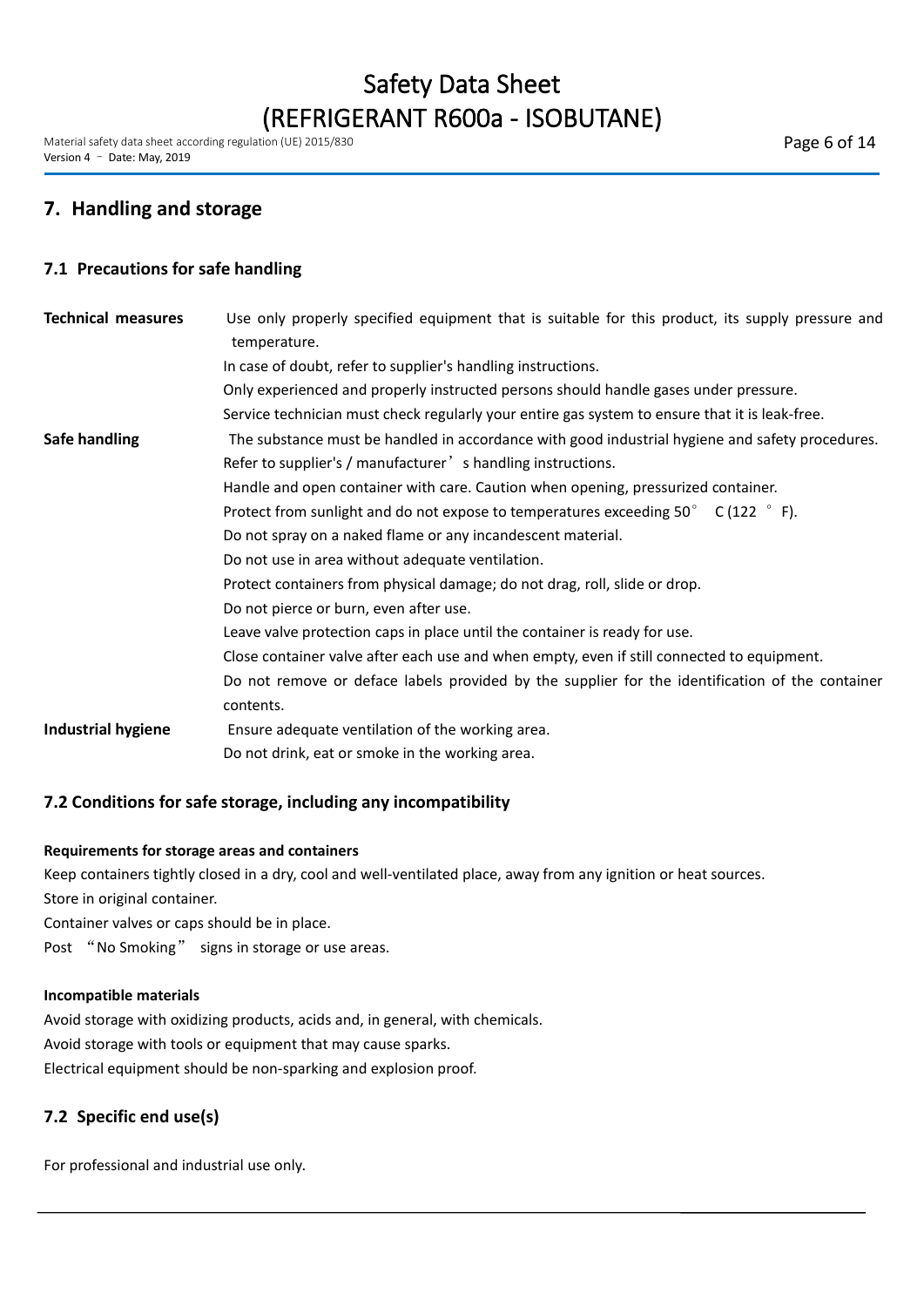# **8. Exposure controls/personal protection**

## **8.1 Control parameters**

### **OEL (Occupational Exposure Limit):** No data available.

| Components | CAS NO.       | <b>TLV-TWA</b> | Control parameters     | Font  | Year |  |
|------------|---------------|----------------|------------------------|-------|------|--|
| Isobutane  | $75 - 28 - 5$ | 8 h            | 800 ppm                | AGCIH | 2010 |  |
|            |               |                | 1900 mg/m <sup>3</sup> |       |      |  |
|            |               |                |                        |       |      |  |

**DNEL and DMEL =** the substance have no harmful effect on human health. **PNEC =** the substance have no harmful effect on the environmental.

### **8.2 Exposure controls**

Ensure adequate ventilation. In case of insufficient ventilation, wear self-contained breathing apparatus.

Wash the hands before and after using the gas. Do not smoke.

Personal protective equipment must comply with EU directives: respiratory protective equipment EN 136, 140, 149; eye protection (protective

goggles or safety glasses) EN 166; skin protection EN 340, 463, 468, 943-1, 943-2; hands protection (protective gloves) EN374, safety boots EN ISO 20345.

### **8.3 Individual protection measures, such as personal protective equipment**

- a) **Eye/face protection** Safety goggles or glasses with side-shields (according to directive EN 166).
- b) **Skin protection**

| i) Hand protection | It is recommended to use protective gloves against cold (EN 511).                           |
|--------------------|---------------------------------------------------------------------------------------------|
|                    |                                                                                             |
|                    | The penetration time of the gloves must be greater than the period of expected use. Gloves  |
|                    | should be replaced immediately if they show signs of wear or deterioration.                 |
| ii) Other          | Evaluate the need for flame resistant workwear.                                             |
|                    | EN ISO 14116 Protective clothing - Protection against heat and flame - Limited flame spread |
|                    | materials.                                                                                  |
|                    | EN ISO 1149-5 Protective clothing - Electrostatic properties.                               |
|                    | Wear safety shoes while handling containers.                                                |
|                    | EN ISO 20345 Personal protective equipment - Safety shoes.                                  |
|                    | Apron or protective clothing are not necessary.                                             |
|                    |                                                                                             |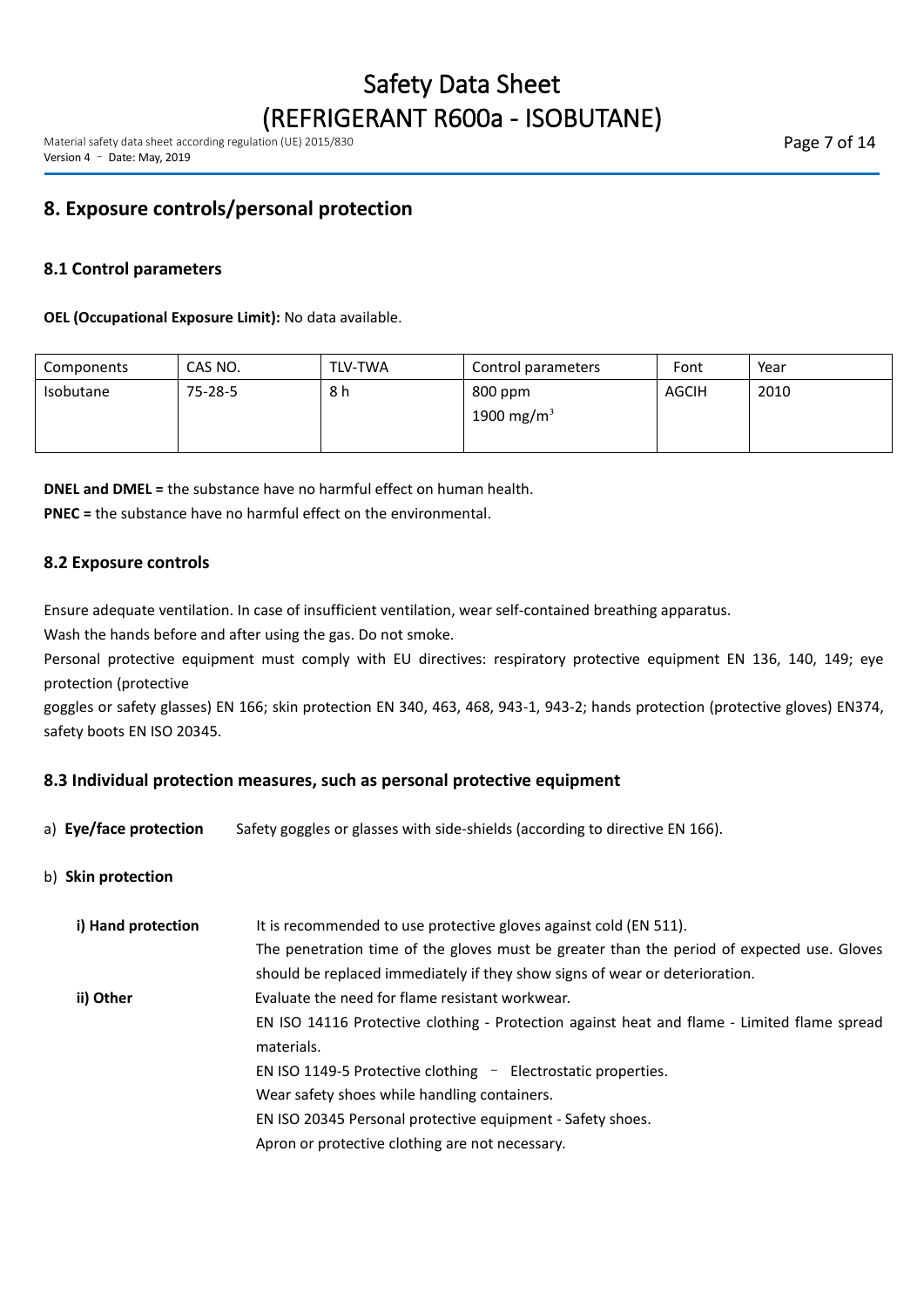Material safety data sheet according regulation (UE) 2015/830 Version 4 – Date: May, 2019

Page 8 of 14

c) **Respiratory protection** The vapours are heavier than air and can cause asphyxia caused to an reduction of oxygen level. In case of insufficient ventilation, wear self-contained breathing apparatus (EN 133).



### **OTHER/GENERAL PROTECTION**

Safety shoes, safety shower, eyewash

## **8.2.3. Environmental exposure controls**

Handling in accordance with good industrial hygiene and safety practice. Prevent spillage or leakage of the product in watercourse or sewers (explosion danger). Avoid air emissions. For more information, see section 7.

# **9. Physical and chemical properties**

## **9.1 Information on basic physical and chemical properties**

| a) Appearance                             | Liquefied gas                                                                                   |
|-------------------------------------------|-------------------------------------------------------------------------------------------------|
| Colour                                    | Colourless                                                                                      |
| b) Odour                                  | Odourless                                                                                       |
| c) Odour threshold                        | Odour threshold is subjective and is inadequate to warn of over exposure.                       |
| d) pH                                     | n.a.                                                                                            |
| e) Melting point                          | -255.3 $\textdegree$ -159.6 $\textdegree$ (experimental result, supporting study)               |
| f) Initial boiling point                  | 10.9 $\textdegree$ F - 11,73 $\textdegree$ C @ 1013 hPa (experimental result, supporting study) |
| g) Flash point                            | $-82.8^\circ$ C                                                                                 |
| h) Evaporation rate                       | Not applicable to gas and gas mixtures                                                          |
| i) Flammability (solid, gas)              | Not applicable to gas and gas mixtures                                                          |
| j) Upper/lower flammability               | 12,5 % (V) (experimental result, supporting study) / 1,50 % (V)                                 |
| k) Vapour pressure                        | (@70 F) 45 psia                                                                                 |
| I) Vapour density                         | $2,06$ (air = 1)                                                                                |
| m) Relative density                       | 0,59                                                                                            |
| n) Solubility (in the water)              | 54 mg/l                                                                                         |
| o) Partition coefficient: n-Octanol/water | 2,76 log Kow                                                                                    |
| p) Auto-ignition temperature              | 287 ° C (experimental result, supporting study)                                                 |
| q) Decomposition temperature              | Not available data                                                                              |
| r) Viscosity (at 100° C)                  | Not available data                                                                              |
| s) Explosive properties                   | Not available data                                                                              |
| t) Oxidising properties                   | Not oxidising according with EU criteria                                                        |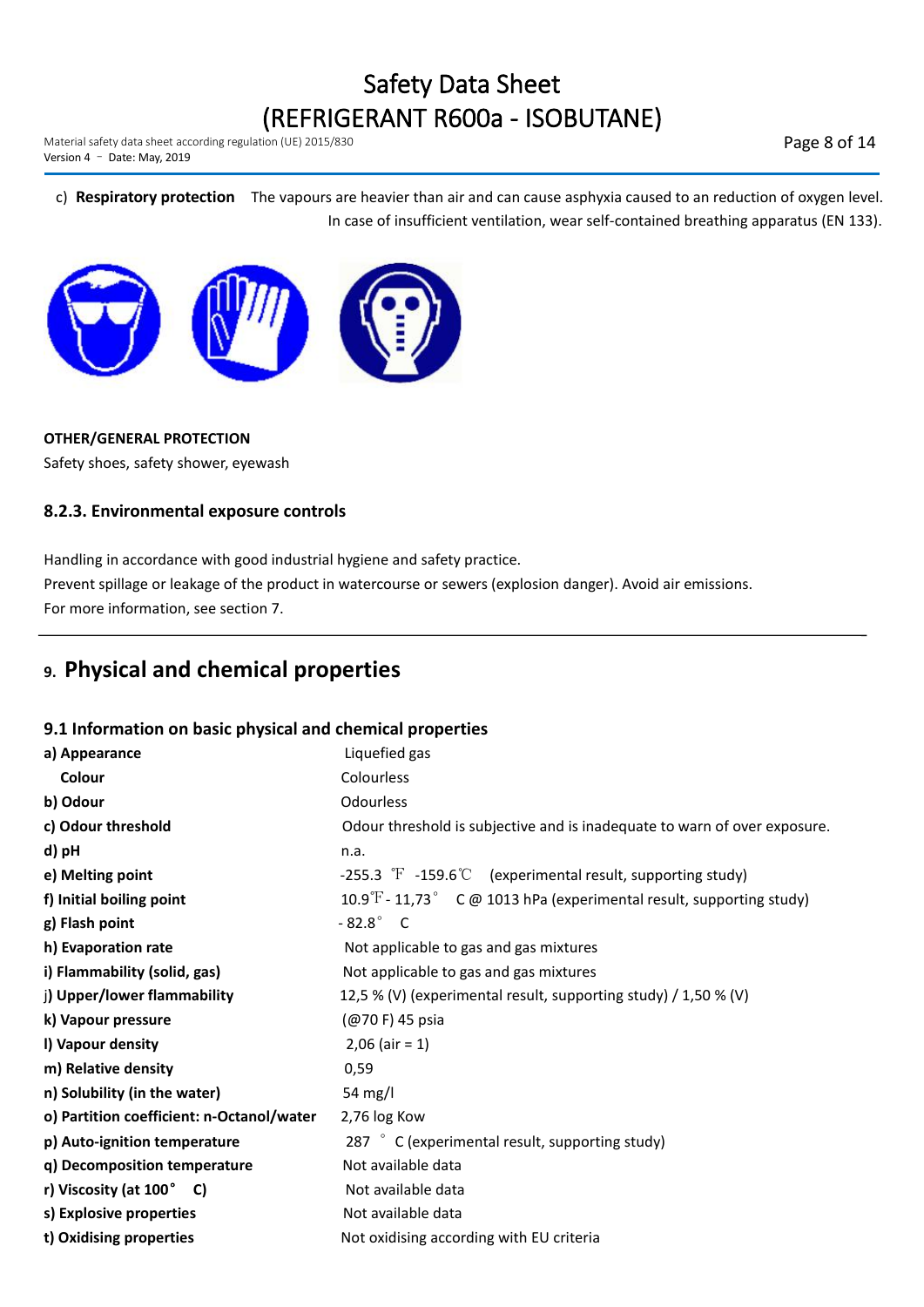Material safety data sheet according regulation (UE) 2015/830 Version 4 – Date: May, 2019

Page 9 of 14

# **9.2 Other information**

Critical temperture (°C) 135 °C Vapour pressure 347,97 kPa @ 25 ° C Molecular weight 58,12 g/mol (C4H10)

# **10. Stability and reactivity**

### **10.1 Reactivity**

Stable under normal handling and storage conditions.

### **10.2 Chemical stability**

Stable under normal handling and storage conditions.<br>Avoid high temperatures. Product will start to decompose at 815℉ (435℃)

### **10.3 Possibility of hazardous reaction**s

May react violently with oxidants. Can form explosive mixture with air.

#### **10.4 Conditions to avoid**

Contains gas under pressure, may explode if heated. Protect from sunlight and do not expose to temperatures exceeding 50 °C. Keep away from heat, sparks, open flame or other sources of ignition. Do not smoke. Do not pierce or burn, even after use.<br>Do not spray on a naked flame or any incandescent material.

#### **10.5 Incompatible materials**

Air, oxidizing agents.

### **10.6 Hazardous decomposition products**

Under normal conditions of storage and use, hazardous decomposition products should not be produced. In case of combustion, toxic compositions, may be formed: carbon monoxide (CO) and carbon dioxide (CO<sub>2</sub>).

# **11. Toxicological information**

### **11.1 Information on toxicological effects**

#### **a) Acute toxicity**

**Inhalation** CL50: 658 000 ppm Exposition time: 4 h Animal species: Rat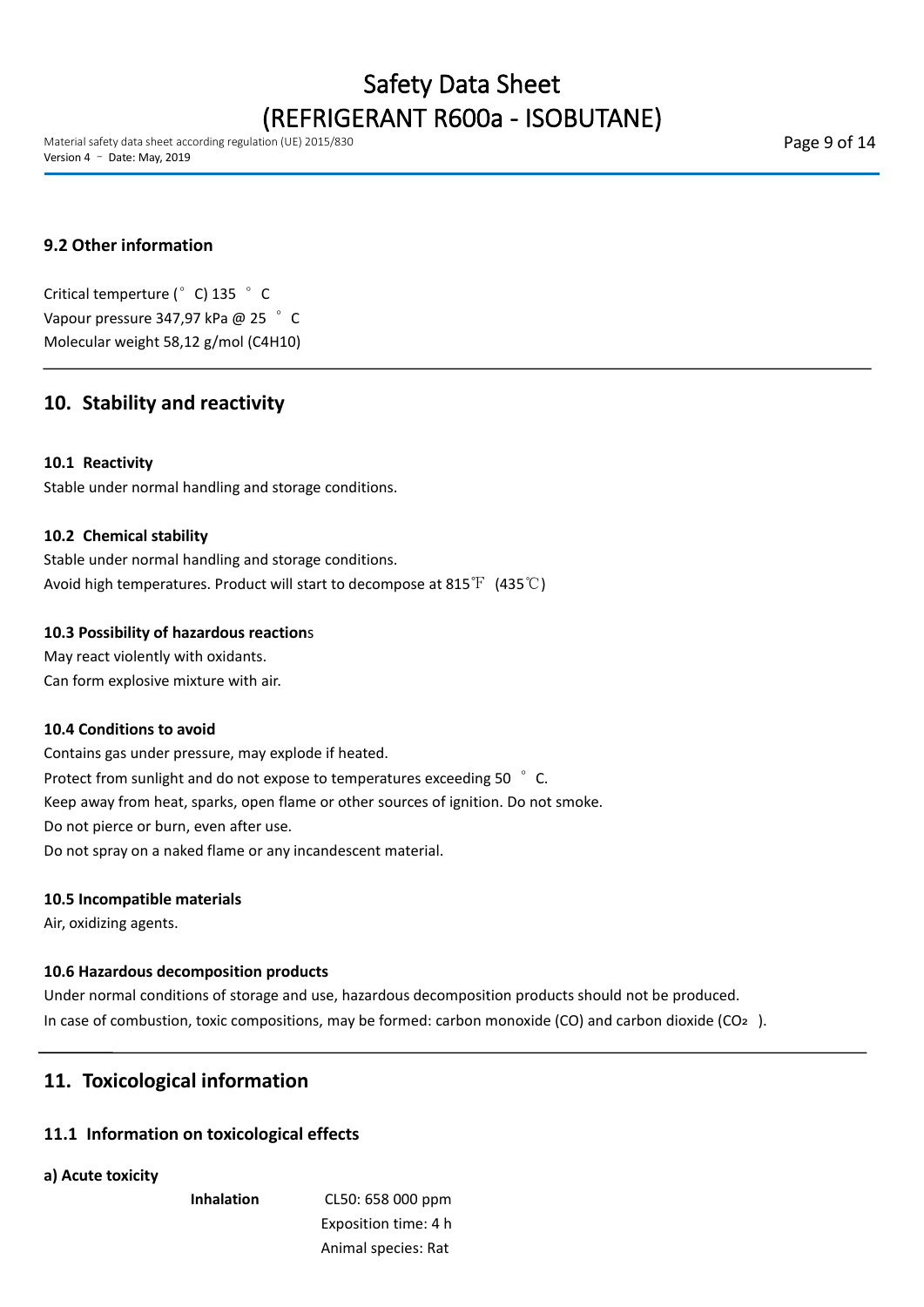Material safety data sheet according regulation (UE) 2015/830 Version 4 – Date: May, 2019

| b) Skin corrosion/Skin irritation | Based on available data the classification criteria are not met. |
|-----------------------------------|------------------------------------------------------------------|
| c) Serious eye damage/irritation  | Based on available data the classification criteria are not met. |
| d) Respiratory sensitisation      | Based on available data the classification criteria are not met. |
| e) Germ cell mutagenicity         | Based on available data the classification criteria are not met. |
| f) Carcinogenicity                | Based on available data the classification criteria are not met. |
| g) Reproductive toxicity          | Based on available data the classification criteria are not met. |
| h) STOT-single exposure           | Based on available data the classification criteria are not met. |
| i) STOT-repeated exposure         | Based on available data the classification criteria are not met. |
| j) Aspiration hazard              | Based on available data the classification criteria are not met. |

## **Other information**

High concentrations may cause drowsiness, headache and dizziness. If the amount of oxygen in the air drops below 17% may cause unconsciousness, asphyxia and / or CNS depression.

Inhalation at high concentrations of decomposition products may cause respiratory failure (pulmonary edema). Contact with compressed gas may cause frostbite and serious ocular injury.

# **12. Ecological information**

**12.1 Toxicity**

**Aquatic invertebrates** CL50: 14,22 mg/l

**Fish** CL50: 27,98 mg/l Exposure time: 96 h Species: Various Remarks: QSAR, supporting study Exposure time: 48 h Specied: Daphnia magna Remarks: QSAR, supporting study

### **12.2 Persistence and degradability**

The substance will be readily biodegradable and it is not expected to persist in the environment.

#### **12.3 Bioaccumulative potential**

The substance are not considered to be persistent in the environment due to its low log Kow (log Kow < 4).

#### **12.4 Mobility in soil**

Because of its high volatility, the product is unlikely to cause ground or water.

#### **12.5 Results of PBT and vPvB assessment**

Not classified as PBT or vPvB.

#### **12.6 Other adverse effects**

Ozone Depletion Potential ODP (R-11=1) = 0 Global Warming Potential GWP (CO2=1) = 3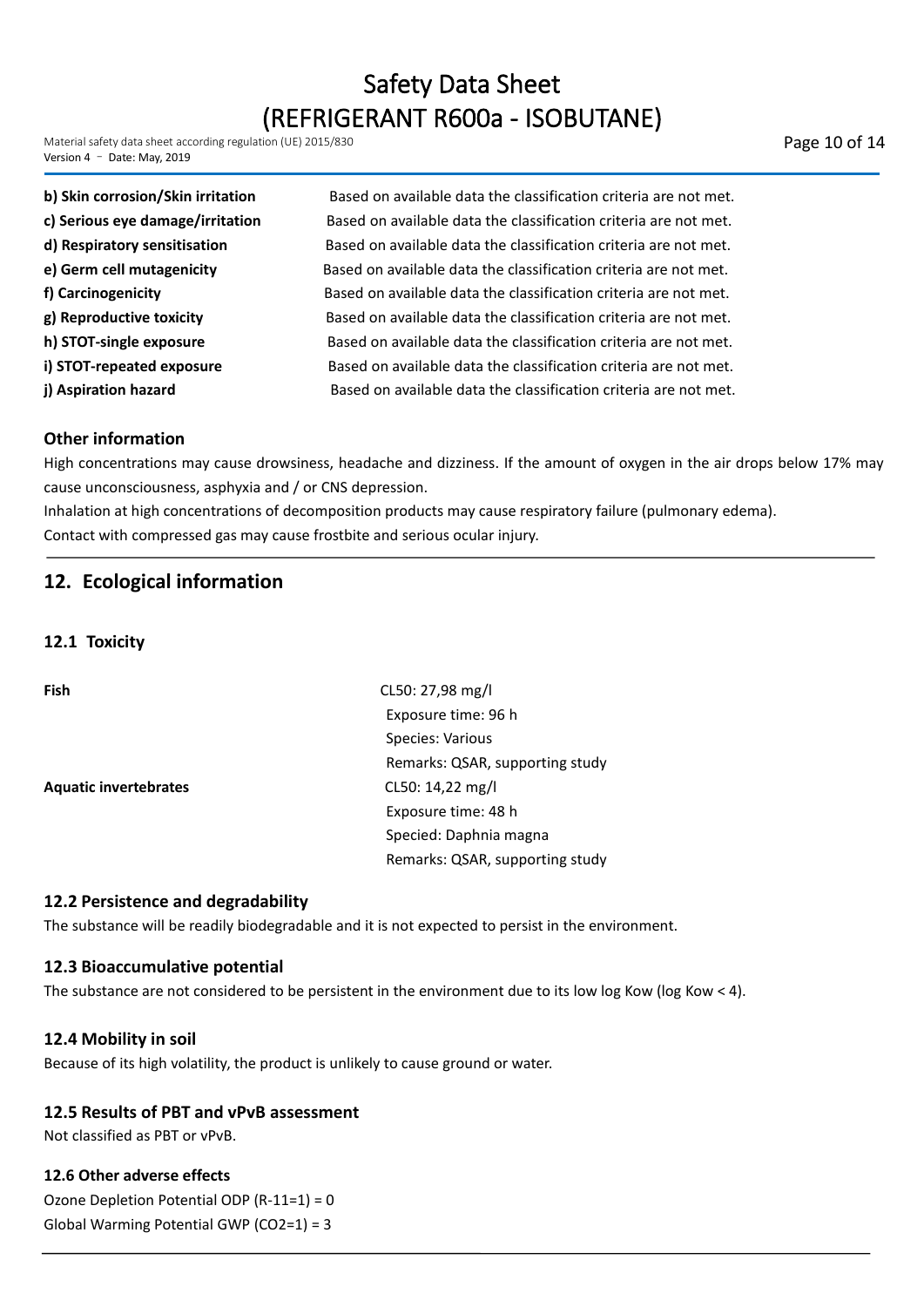Material safety data sheet according regulation (UE) 2015/830 Version 4 – Date: May, 2019

# **13. Disposal consideration**

### **13.1 Waste treatment methods**

- **Product** Take all necessary measures to prevent the production of residuals, value the possible methods of regeneration or recycling.Dispose in accordance with local, state, and federal regulations. Do not discharge into drains or environment.
- Packaging Reuse and recycle the packaging after its reclaim. Dispose of non-reusable packaging in accordance with local, state, and federal regulations.

### **European Waste Code (EWC)**

Product 16 05 04: gases in pressure containers (including halons) containing dangerous substances.

Packaging 15 01 11: metallic packaging containing a hazardous solid porous matrix (for example asbestos), including empty pressure containers.

### **Additional information**

Waste directives and regulations: Directive 2006/12/CE, Directive 91/689/CE, Regulation (EC) no. 1013/2006. Dispose of waste product in compliance with EC, state and/or local regulations. For more information, see section 8.

# **14. Transport information**

**14.1 UN Number** UN 1969 2.1

**14.2 UN proper shipping name** Isobutane

**Hazard labels** ADR/RID, IMDG, IATA/ICAO



2.1 Flammable gas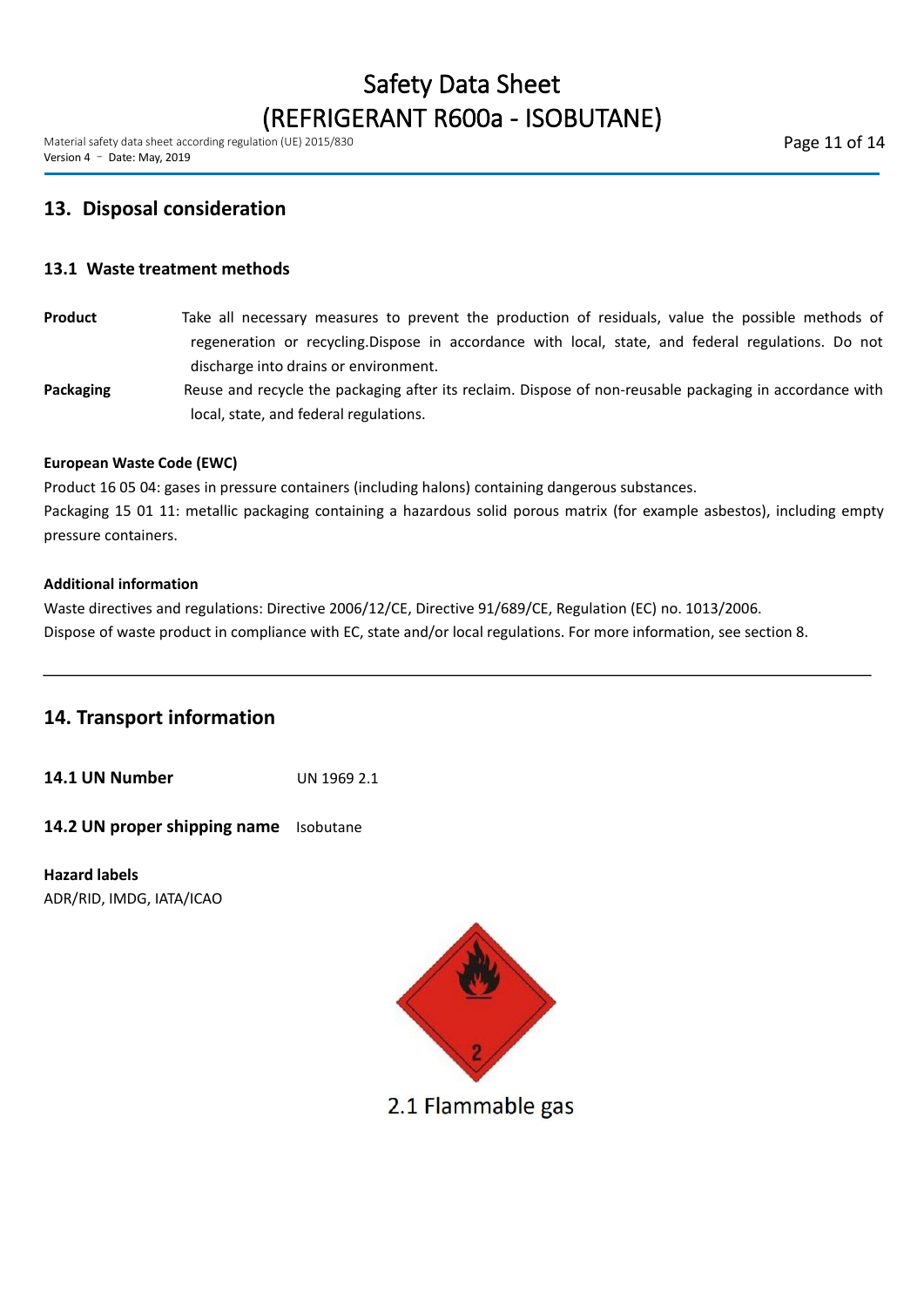### ADR (Transport by road) / RID (Transport by rail)

| 14.3 Transport hazard class(es)       |                                                            |
|---------------------------------------|------------------------------------------------------------|
| <b>Classification code</b>            | 5F                                                         |
| Kemler number                         | 23                                                         |
| 14.4 Packing group                    | n.a.                                                       |
| <b>Packing instruction</b>            | P <sub>200</sub>                                           |
| <b>14.5 Environmental hazards</b>     | <b>No</b>                                                  |
| <b>Additional information</b>         |                                                            |
| Tunnel restriction code of total load | B/D: Passage forbidden through tunnels of category B and D |

### **Transport by air (IATA/ICAO)**

| 14.3 Transport hazard class(es)   |           |
|-----------------------------------|-----------|
| <b>Class/Division</b>             | 2.1       |
| 14.4 Packing group                | n.a.      |
| Passengers and cargo flights      | Forbidden |
| <b>Only cargo flights</b>         | 200       |
| <b>14.5 Environmental hazards</b> | <b>No</b> |
| <b>Additional information</b>     |           |
| Limited quantity (LQ)             | Forbidden |

#### **Transport by sea (IMDG)**

| 14.3 Transport hazard class(es)     |                  |
|-------------------------------------|------------------|
| Class/Division                      | 2.1              |
| Emergency Schedule (EmS)   F-C, S-V |                  |
| 14.4 Packing group                  | n.a.             |
| Packing instruction                 | P <sub>200</sub> |
| <b>14.5 Environmental hazards</b>   | <b>No</b>        |

### **14.6 Special precautions for user**

Avoid transport on vehicles where the load space is not separated from the driver's compartment.

Ensure vehicle driver is aware of the potential hazards of the load and knows what to do in the event of an accident or an emergency.

## **14.7 Transport in bulk according in Annex II of MarPol and the IBC Code**

Not applicable.

# **15.Regulatory information**

## **15.1 Safety, health and environmental regulations/legislation specific for the substance or mixture**

Ozone Depletion Potential ODP (R-11=1) = 0 Global Warming Potential GWP (CO2=1) = 3

### **Additional regulations/legislations**

Regulation (EU) No. 517/2014 Directive Seveso 96/82/EC: Not included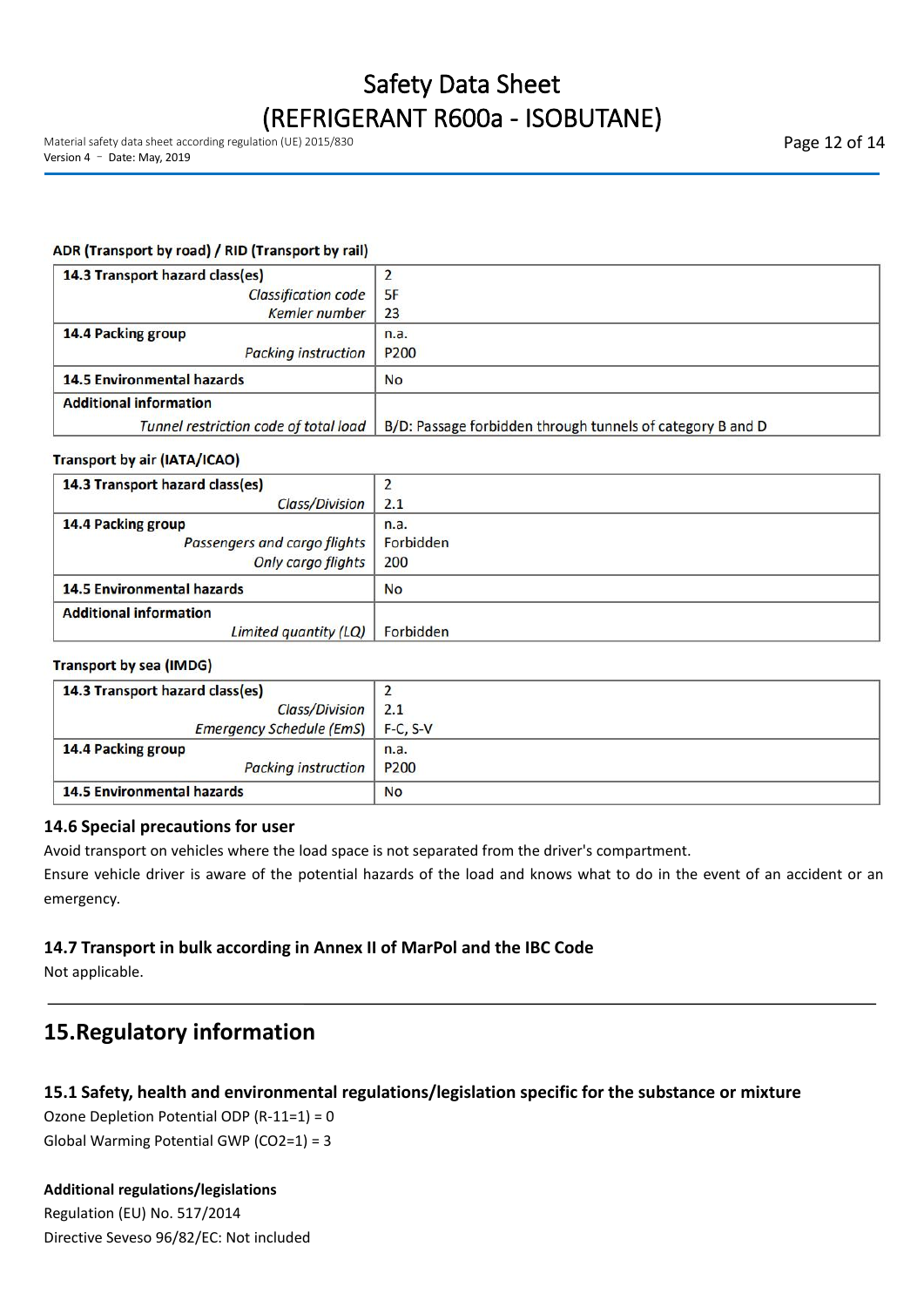Material safety data sheet according regulation (UE) 2015/830 Version 4 – Date: May, 2019

### **15.2 Chemical safety assessment**

A Chemical Safety Assessment (CSA) has been made for this product.

### **15.3 SARA TITLE**

SARA TITLE NOTIFICATIONS AND INFORMATION SARA TITLE - HAZARD CLASSES: Acute Health Hazard Fire Hazard Sudden release of Pressure Hazard

# **16. Other information**

This Material Safety Data Sheet has been made according European Directive in force.

### **Text of H andP phrases in section 2 and 3**

H220: Extremely flammable gas

H280: Contains gas under pressure; may explode if heated

P210: Keep away from heat/sparks/open flames/hot surfaces - No smoking

P377: Leaking gas fire: Do not extinguish unless leak can be stopped safely

P381: Eliminate all ignition sources if safe to do so

P403: Store in a well ventilated place

### **Text of R and S phrases in section 2**

R12: Extremely flammable

S2: Keep out of the reach of children

S9: Keep container in a well-ventilated place

S16: Keep away from sources of ignition - No smoking

|                   |                                                                              |               |               | Text of "Security code" in section 3; under Regulation (EC) 1272/2008 (CLP) and Classification n. 67/548/EEC |  |
|-------------------|------------------------------------------------------------------------------|---------------|---------------|--------------------------------------------------------------------------------------------------------------|--|
| Flam. Gas 1       | Flammable gas Category 1                                                     |               |               |                                                                                                              |  |
| Press. Gas (Lig.) | Pressurized gas : Liquefied gas                                              |               |               |                                                                                                              |  |
| $F+$              | <b>Extremely Flammable</b>                                                   |               |               |                                                                                                              |  |
| R <sub>12</sub>   | Extremely flammable: liquids having a boiling point lower or equal to 35 ° C |               |               |                                                                                                              |  |
|                   |                                                                              |               |               |                                                                                                              |  |
| <b>History</b>    | Version 4                                                                    | Version 3     | Version 2     | Version 1                                                                                                    |  |
|                   | Revision date: 05/2019                                                       | Date: 06/2015 | Date: 05/2015 | Date: 05/2011                                                                                                |  |

### **a) Abbreviations and acronyms**

| ADR | <b>Accord Dangerous Route</b>     |
|-----|-----------------------------------|
| CAS | <b>Chemical Abstracts Service</b> |

CE / EC European Community

CLP Classification, Labelling and Packaging

CSA Chemical Safety Assessment